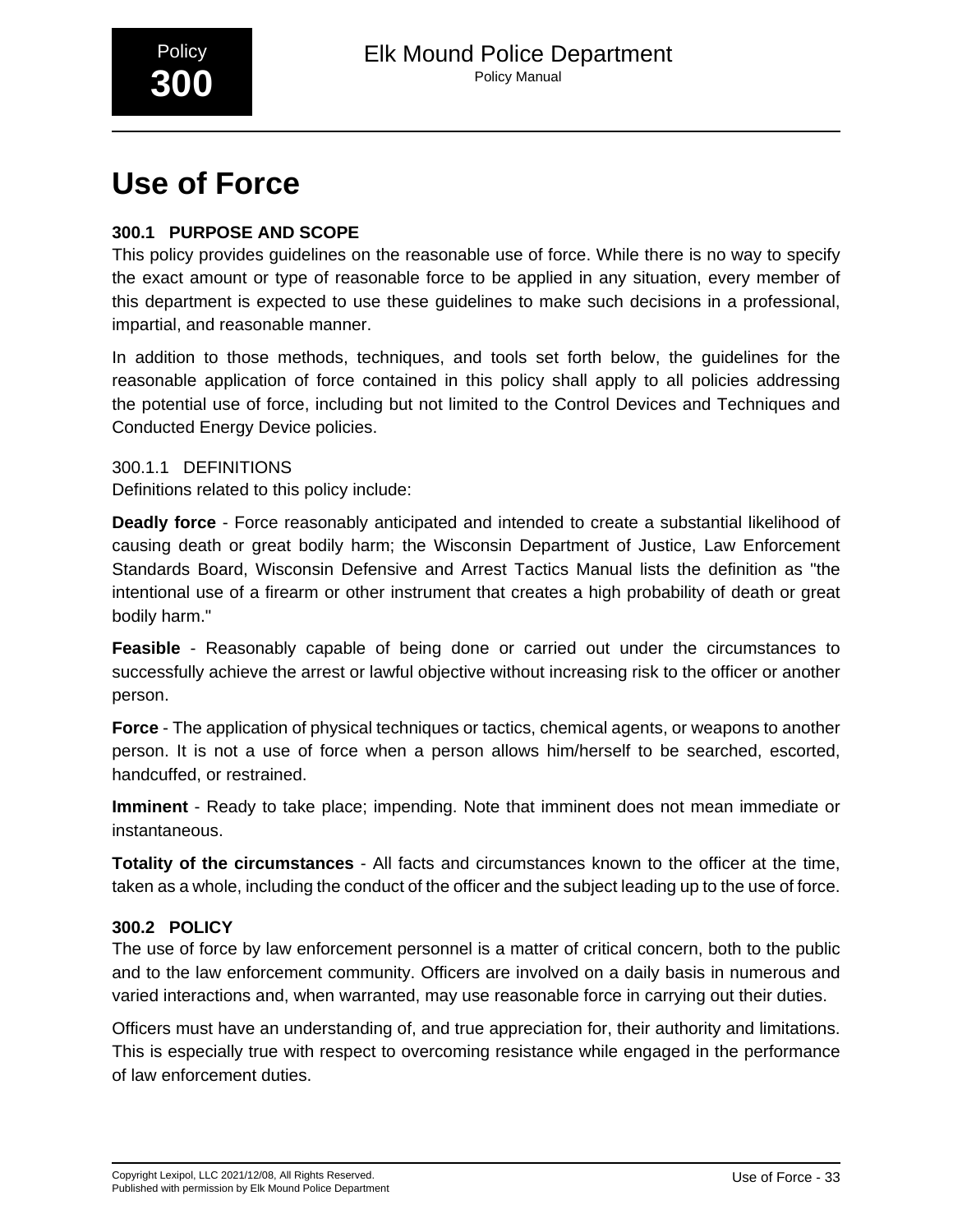# Elk Mound Police Department

Policy Manual

The Elk Mound Police Department recognizes and respects the value of all human life and dignity without prejudice to anyone. Vesting officers with the authority to use reasonable force and to protect the public welfare requires monitoring, evaluation, and a careful balancing of all interests.

### 300.2.1 DUTY TO INTERCEDE AND REPORT

Any officer present and observing another law enforcement officer or a member using force that is clearly beyond that which is objectively reasonable under the circumstances shall, when in a position to do so, intercede to prevent the use of unreasonable force (Wis. Stat. § 175.44).

Any officer who observes another law enforcement officer or a member use force that is potentially beyond that which is objectively reasonable under the circumstances shall report these observations to a supervisor as soon as feasible (Wis. Stat. § 175.44).

#### 300.2.2 PERSPECTIVE

When observing or reporting force used by a law enforcement officer, each officer should take into account the totality of the circumstances and the possibility that other law enforcement officers may have additional information regarding the threat posed by the subject.

#### **300.3 USE OF FORCE**

Officers shall use only that amount of force that reasonably appears necessary given the facts and circumstances perceived by the officer at the time of the event to accomplish a legitimate law enforcement purpose.

The reasonableness of force will be judged from the perspective of a reasonable officer on the scene at the time of the incident. Any evaluation of reasonableness must allow for the fact that officers are often forced to make split-second decisions about the amount of force that reasonably appears necessary in a particular situation, with limited information and in circumstances that are tense, uncertain and rapidly evolving.

Given that no policy can realistically predict every possible situation an officer might encounter, officers are entrusted to use well-reasoned discretion in determining the appropriate use of force in each incident.

It is also recognized that circumstances may arise in which officers reasonably believe that it would be impractical or ineffective to use any of the tools, weapons or methods provided by this department. Officers may find it more effective or reasonable to improvise their response to rapidly unfolding conditions that they are confronting. In such circumstances, the use of any improvised device or method must nonetheless be reasonable and utilized only to the degree that reasonably appears necessary to accomplish a legitimate law enforcement purpose.

While the ultimate objective of every law enforcement encounter is to avoid or minimize injury, nothing in this policy requires an officer to retreat or be exposed to possible physical injury before applying reasonable force.

Subject behavior which justifies an officer's use of deadly force is: Behavior which has caused or imminently threatens to cause death or great bodily harm to you or another person or persons.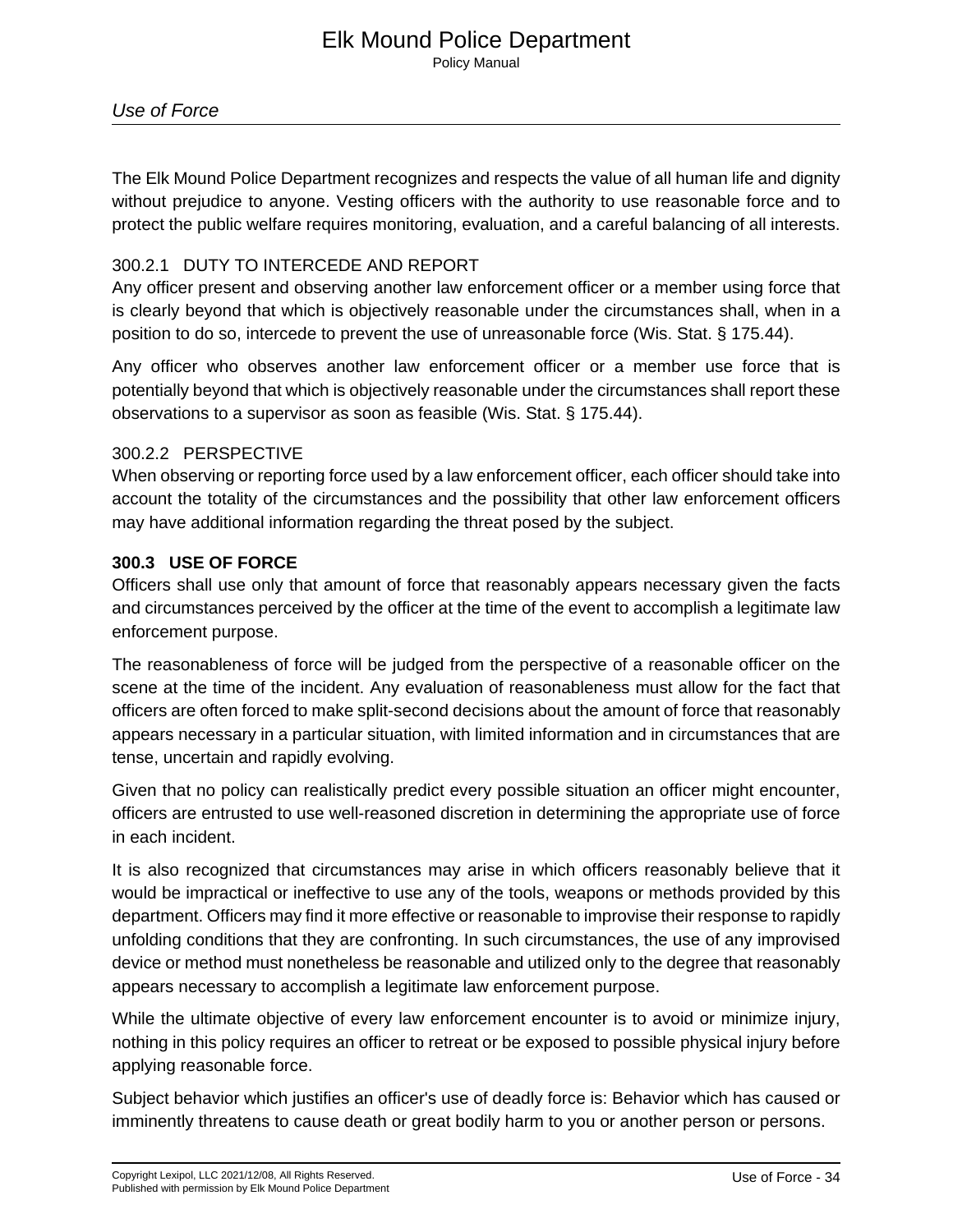### 300.3.1 USE OF FORCE TO EFFECT AN ARREST

A law enforcement officer may use reasonable force to arrest a person or execute a warrant. Additionally, a law enforcement officer making a lawful arrest may command the aid of any person, and such person shall have the same power as that of the law enforcement officer (Wis. Stat. § 968.07; Wis. Stat. 968.14).\_

#### 300.3.2 FACTORS USED TO DETERMINE THE REASONABLENESS OF FORCE

When determining whether to apply force and evaluating whether an officer has used reasonable force, a number of factors should be taken into consideration, as time and circumstances permit. These factors include but are not limited to:

- (a) Immediacy and severity of the threat to officers or others.
- (b) The conduct of the individual being confronted, as reasonably perceived by the officer at the time.
- (c) Officer/subject factors (e.g., age, size, relative strength, skill level, injuries sustained, level of exhaustion or fatigue, the number of officers available vs. subjects).
- (d) The effects of suspected drug or alcohol use.
- (e) The individual's mental state or capacity.
- (f) The individual's ability to understand and comply with officer commands.
- (g) Proximity of weapons or dangerous improvised devices.
- (h) The degree to which the individual has been effectively restrained and his/her ability to resist despite being restrained.
- (i) The availability of other reasonable and feasible options and their possible effectiveness.
- (j) Seriousness of the suspected offense or reason for contact with the individual.
- (k) Training and experience of the officer.
- (l) Potential for injury to officers, suspects, and others.
- (m) Whether the individual appears to be resisting, attempting to evade arrest by flight, or is attacking the officer.
- (n) The risk and reasonably foreseeable consequences of escape.
- (o) The apparent need for immediate control of the individual or a prompt resolution of the situation.
- (p) Whether the conduct of the individual being confronted no longer reasonably appears to pose an imminent threat to the officer or others.
- (q) Prior contacts with the individual or awareness of any propensity for violence.
- (r) Any other exigent circumstances.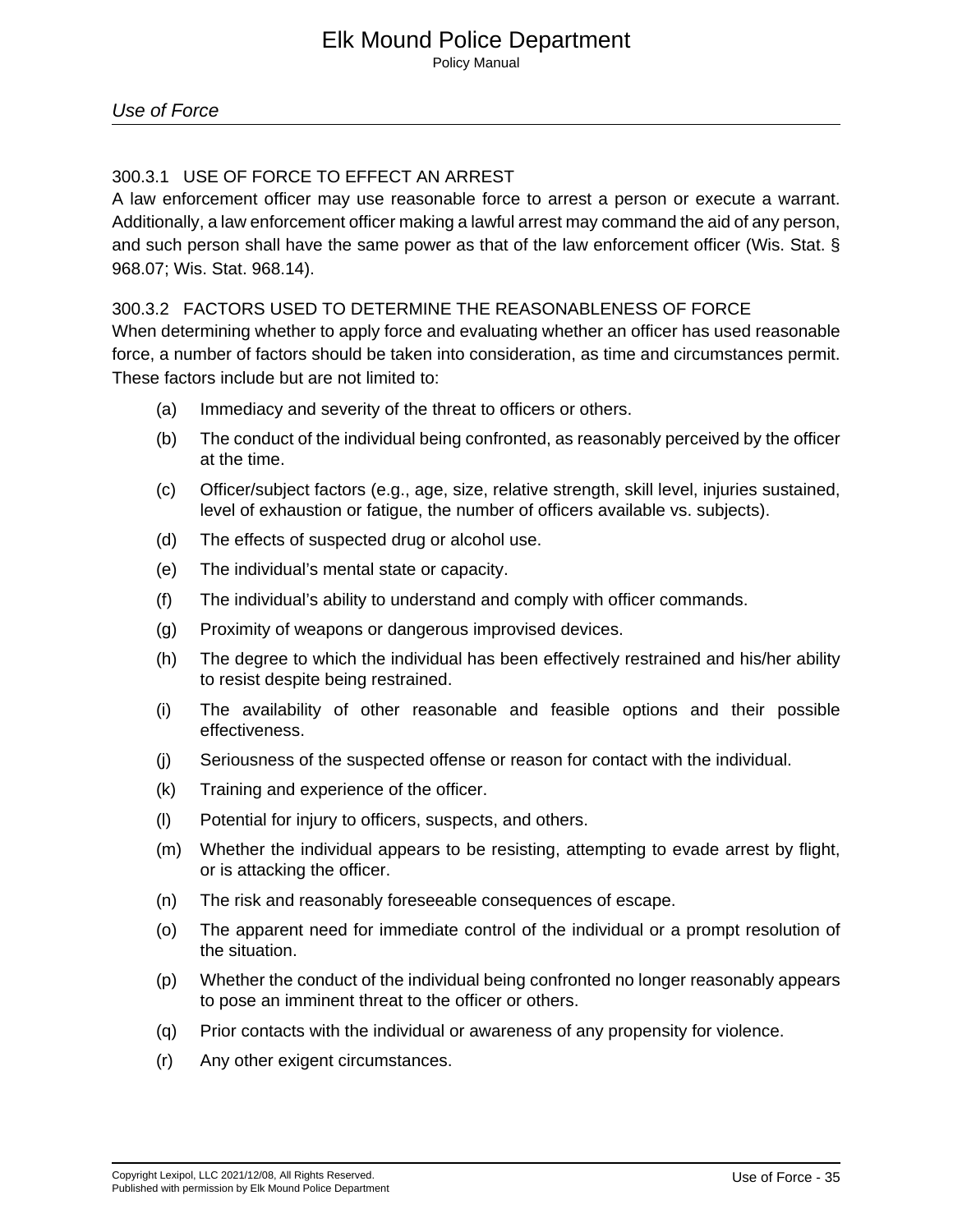### 300.3.3 PAIN COMPLIANCE TECHNIQUES

Pain compliance techniques may be effective in controlling a physically or actively resisting individual. Officers may only apply those pain compliance techniques for which they have successfully completed department-approved training. Officers utilizing any pain compliance technique should consider:

- (a) The degree to which the application of the technique may be controlled given the level of resistance.
- (b) Whether the individual can comply with the direction or orders of the officer.
- (c) Whether the individual has been given sufficient opportunity to comply.

The application of any pain compliance technique shall be discontinued once the officer determines that compliance has been achieved.

#### 300.3.4 CAROTID CONTROL HOLD

A carotid control hold is a technique designed to control an individual by temporarily restricting blood flow through the application of pressure to the side of the neck. The proper application of the carotid control hold may be effective in restraining a violent or combative individual. However, due to the potential for injury, the use of the carotid control hold is limited to those circumstances where deadly force is authorized and is subject to the following (Wis. Stat. § 66.0511):

- (a) At all times during the application of the carotid control hold, the response of the individual should be monitored. The carotid control hold should be discontinued when circumstances indicate that the application no longer reasonably appears necessary.
- (b) Any individual who has had the carotid control hold applied, regardless of whether he/ she was rendered unconscious, shall be promptly examined by paramedics or other qualified medical personnel and should be monitored until such examination occurs.
- (c) The officer shall inform any person receiving custody, or any person placed in a position of providing care, that the individual has been subjected to the carotid control hold and whether the individual lost consciousness as a result.
- (d) Any officer attempting or applying the carotid control hold shall promptly notify a supervisor of the use or attempted use of such hold.
- (e) The use or attempted use of the carotid control hold shall be thoroughly documented by the officer in any related reports.

#### 300.3.5 USE OF FORCE TO SEIZE EVIDENCE

In general, officers may use reasonable force to lawfully seize evidence and to prevent the destruction of evidence. However, officers are discouraged from using force solely to prevent a person from swallowing evidence or contraband. In the instance when force is used, officers should not intentionally use any technique that restricts blood flow to the head, restricts respiration or which creates a reasonable likelihood that blood flow to the head or respiration would be restricted. Officers are encouraged to use techniques and methods taught by the Elk Mound Police Department for this specific purpose.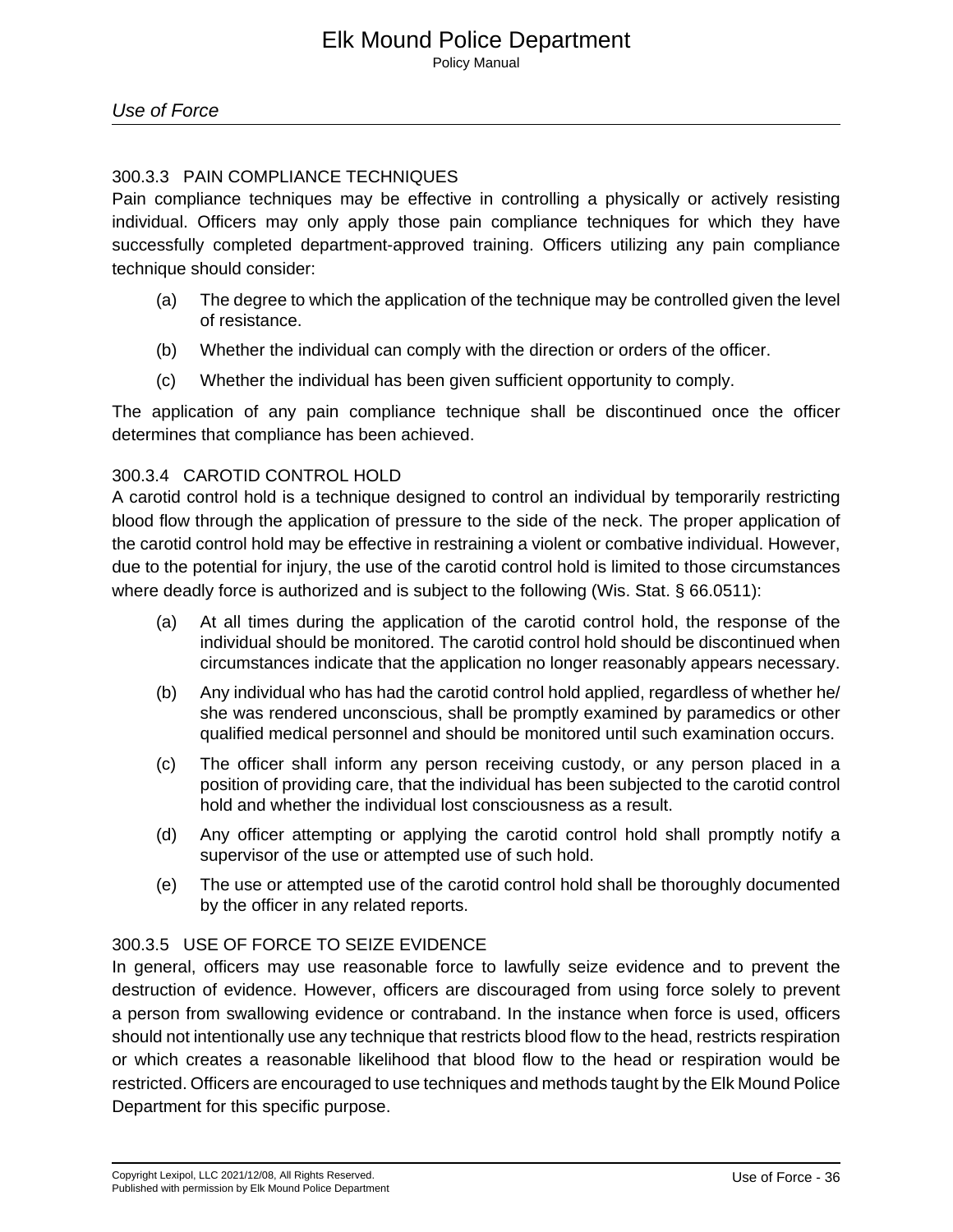# 300.3.6 ALTERNATIVE TACTICS - DE-ESCALATION

When circumstances reasonably permit, officers should use non-violent strategies and techniques to decrease the intensity of a situation, improve decision-making, improve communication, reduce the need for force, and increase voluntary compliance (e.g., summoning additional resources, formulating a plan, attempting verbal persuasion).

#### 300.3.7 CHOKE HOLD

The use of a choke hold, which is the intentional and prolonged application of force to the throat or windpipe, is limited to circumstances where deadly force is authorized and if applied, is subject to the same guidelines and requirements as a carotid control hold (Wis. Stat. § 66.0511).

#### **300.4 DEADLY FORCE APPLICATIONS**

Subject behavior which justifies an officer's use of deadly force is: Behavior which has caused or imminently threatens to cause death or great bodily harm to you or another person or persons.

When reasonable, the officer shall, prior to the use of deadly force, make efforts to identify him/ herself as a peace officer and to warn that deadly force may be used, unless the officer has objectively reasonable grounds to believe the person is aware of those facts.

Use of deadly force is justified in the following circumstances involving imminent threat or imminent risk:

- (a) An officer may use deadly force to protect him/herself or others from what he/she reasonably believes is an imminent threat of death or great bodily harm .
- (b) An officer may use deadly force to stop a fleeing subject when the officer has probable cause to believe that the individual has committed, or intends to commit, a felony involving the infliction or threatened infliction of great bodily harm or death, and the officer reasonably believes that there is an imminent risk of great bodily harm or death to any other person if the individual is not immediately apprehended. Under such circumstances, a verbal warning should precede the use of deadly force, where feasible.

Imminent does not mean immediate or instantaneous. An imminent danger may exist even if the suspect is not at that very moment pointing a weapon at someone. For example, an imminent danger may exist if an officer reasonably believes that the individual has a weapon or is attempting to access one and intends to use it against the officer or another person. An imminent danger may also exist if the individual is capable of causing great bodily harm or death without a weapon, and the officer believes the individual intends to do so.

#### 300.4.1 MOVING VEHICLES

Shots fired at or from a moving vehicle involve additional considerations and risks, and are rarely effective.

When feasible, officers should take reasonable steps to move out of the path of an approaching vehicle instead of discharging their firearm at the vehicle or any of its occupants.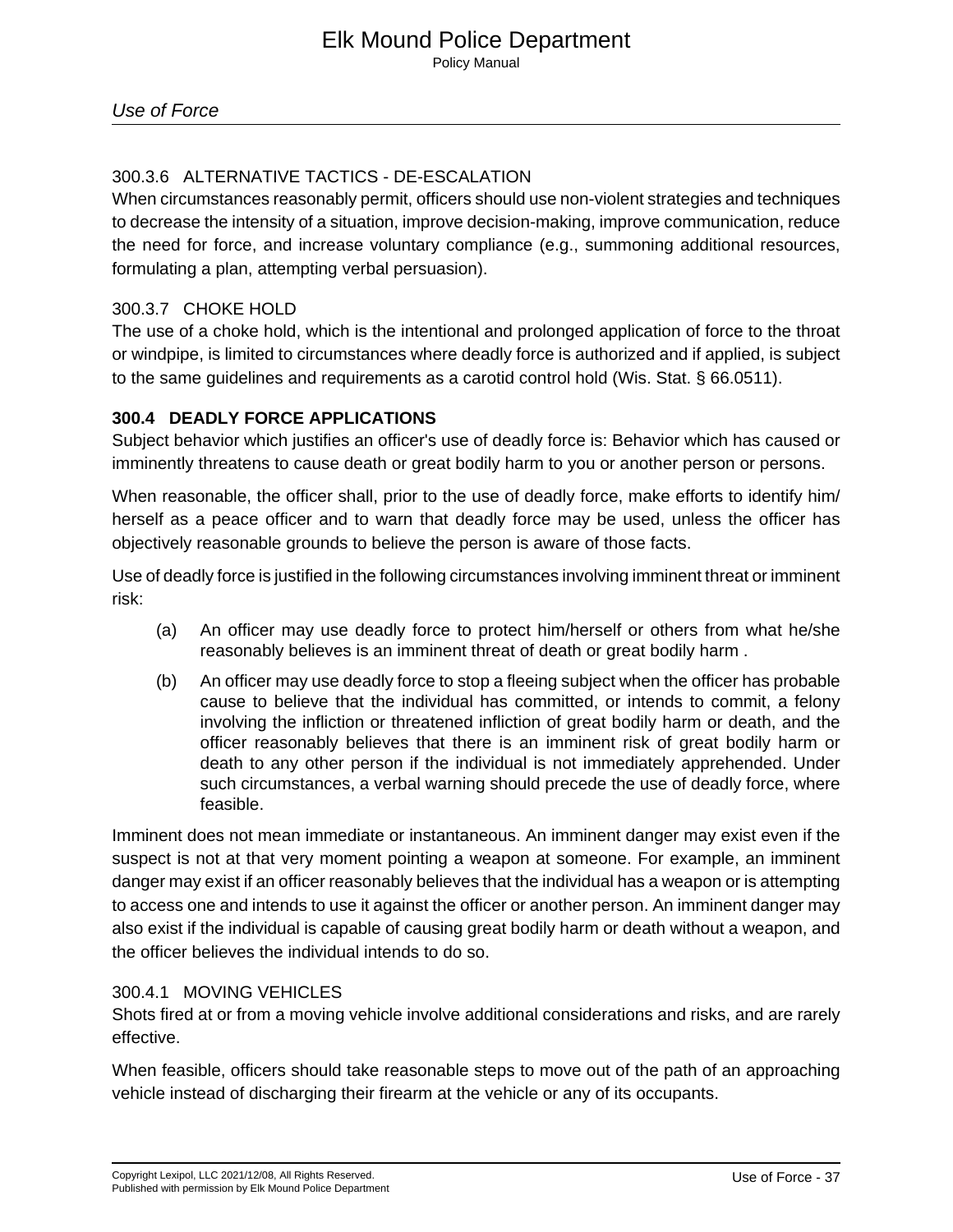# Elk Mound Police Department

Policy Manual

An officer should only discharge a firearm at a moving vehicle or its occupants when the officer reasonably believes there are no other reasonable means available to avert the imminent threat of the vehicle, or if deadly force other than the vehicle is directed at the officer or others.

Officers should not shoot at any part of a vehicle in an attempt to disable the vehicle.

# **300.5 REPORTING THE USE OF FORCE**

Any use of force by a member of this department shall be documented promptly, completely, and accurately in an appropriate report, depending on the nature of the incident. The officer should articulate the factors perceived and why he/she believed the use of force was reasonable under the circumstances.

To collect data for purposes of training, resource allocation, analysis, and related purposes, the Department may require the completion of additional report forms, as specified in department policy, procedure, or law. See the Report Preparation Policy for additional circumstances that may require documentation.

#### 300.5.1 NOTIFICATIONS TO SUPERVISORS

Supervisory notification shall be made as soon as practicable following the application of force in any of the following circumstances:

- (a) The application caused a visible injury.
- (b) The application would lead a reasonable officer to conclude that the individual may have experienced more than momentary discomfort.
- (c) The individual subjected to the force complained of injury or continuing pain.
- (d) The individual indicates intent to pursue litigation.
- (e) Any application of the TASER device or control device.
- (f) Any application of a restraint device other than handcuffs, shackles, or belly chains.
- (g) The individual subjected to the force was rendered unconscious.
- (h) An individual was struck or kicked.
- (i) An individual alleges unreasonable force was used or that any of the above has occurred.

#### 300.5.2 REPORTING TO WISCONSIN DEPARTMENT OF JUSTICE

Statistical data regarding all qualifying use of force incidents is to be reported to the Wisconsin Department of Justice as required by Wis. Stat. § 165.845. For the purposes of this section, a qualifying use of force incident means any incident (Wis. Stat. § 165.845):

- (a) Involving the discharge of a firearm by an officer at or in the direction of a civilian.
- (b) Involving the discharge of a firearm by a civilian at or in the direction of an officer.
- (c) Involving any action taken by an officer in response to an act of resistance that results in great bodily harm or death (Wis. Stat. § 939.22).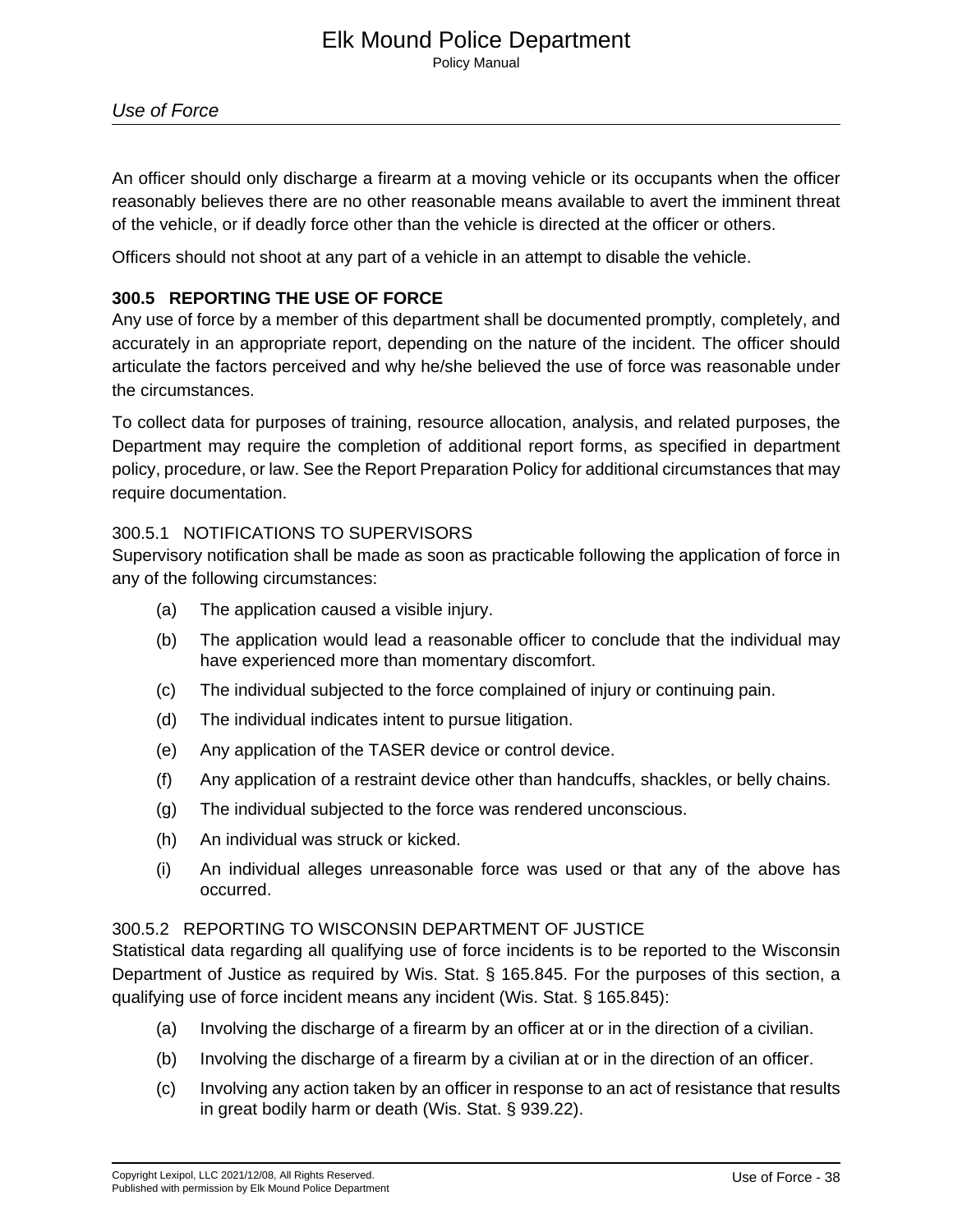(d) Involving an act of resistance taken by a civilian against an officer that results in great bodily harm or death.

#### **300.6 MEDICAL CONSIDERATIONS**

Once it is reasonably safe to do so, medical assistance shall be obtained for any person who exhibits signs of physical distress, has sustained visible injury, expresses a complaint of injury or continuing pain, or was rendered unconscious. Any individual exhibiting signs of physical distress after an encounter should be continuously monitored until he/she can be medically assessed. Individuals should not be placed on their stomachs for an extended period, as this could impair their ability to breathe.

Based upon the officer's initial assessment of the nature and extent of the individual's injuries, medical assistance may consist of examination by an emergency medical services provider or medical personnel at a hospital or jail. If any such individual refuses medical attention, such a refusal shall be fully documented in related reports and, whenever practicable, should be witnessed by another officer and/or medical personnel. If a recording is made of the contact or an interview with the individual, any refusal should be included in the recording, if possible.

The on-scene supervisor or, if the on-scene supervisor is not available, the primary handling officer shall ensure that any person providing medical care or receiving custody of a person following any use of force is informed that the person was subjected to force. This notification shall include a description of the force used and any other circumstances the officer reasonably believes would be potential safety or medical risks to the subject (e.g., prolonged struggle, extreme agitation, impaired respiration).

Individuals who exhibit extreme agitation, violent irrational behavior accompanied by profuse sweating, extraordinary strength beyond their physical characteristics, and imperviousness to pain (sometimes called "excited delirium"), or who require a protracted physical encounter with multiple officers to be brought under control, may be at an increased risk of sudden death. Calls involving these persons should be considered medical emergencies. Officers who reasonably suspect a medical emergency should request medical assistance as soon as practicable and have medical personnel stage away.

See the Medical Aid and Response Policy for additional guidelines.

#### **300.7 SUPERVISOR RESPONSIBILITIES**

A supervisor should respond to a reported application of force resulting in visible injury, if reasonably available. When a supervisor is able to respond to an incident in which there has been a reported application of force, the supervisor is expected to:

- (a) Obtain the basic facts from the involved officers. Absent an allegation of misconduct or excessive force, this will be considered a routine contact in the normal course of duties.
- (b) Ensure that any injured parties are examined and treated.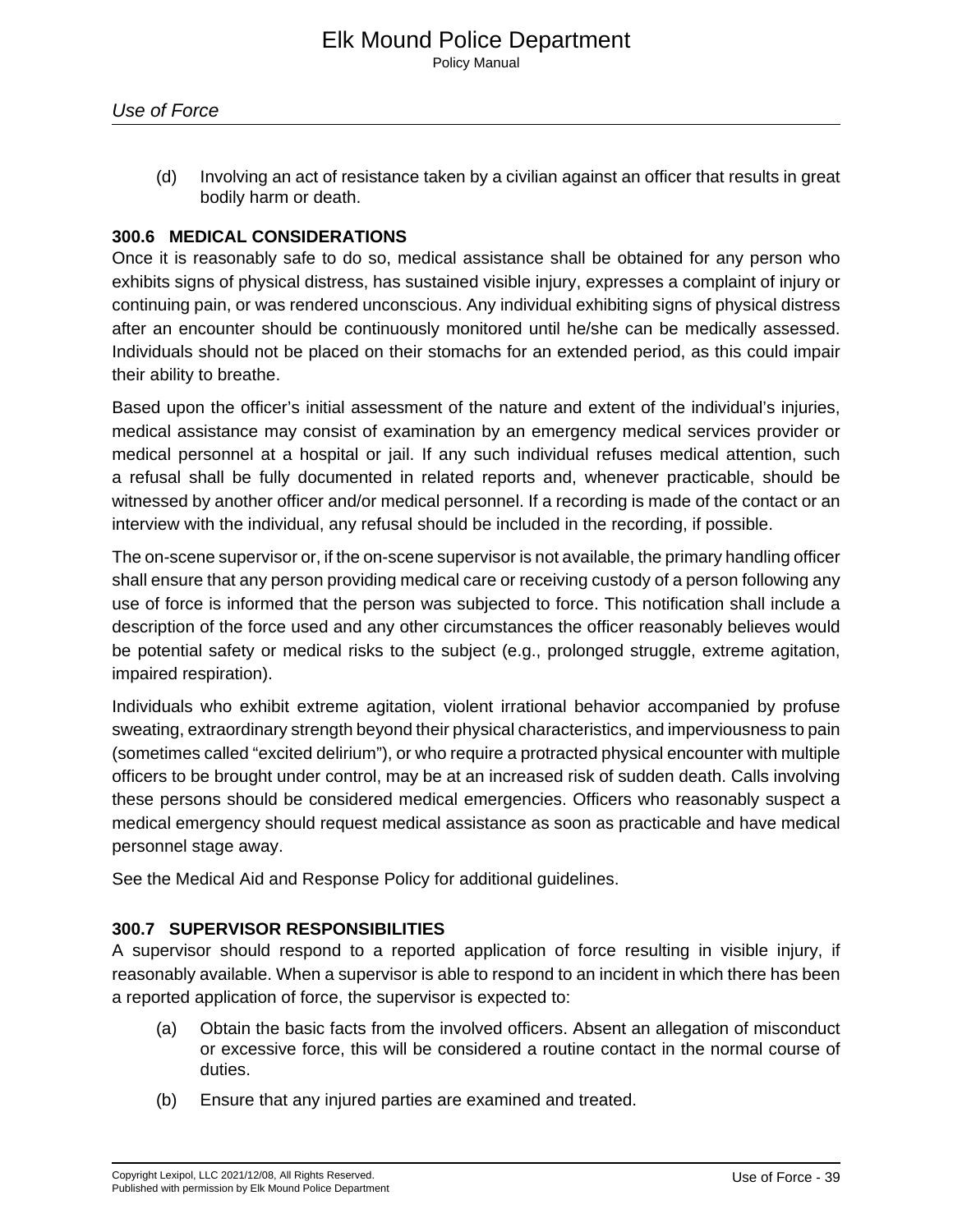- (c) When possible, separately obtain a recorded interview with the individual upon whom force was applied. If this interview is conducted without the individual having voluntarily waived his/her Miranda rights, the following shall apply:
	- 1. The content of the interview should not be summarized or included in any related criminal charges.
	- 2. The fact that a recorded interview was conducted should be documented in a property or other report.
	- 3. The recording of the interview should be distinctly marked for retention until all potential for civil litigation has expired.
- (d) Once any initial medical assessment has been completed or first aid has been rendered, ensure that photographs have been taken of any areas involving visible injury or complaint of pain, as well as overall photographs of uninjured areas.
	- 1. These photographs should be retained until all potential for civil litigation has expired.
- (e) Identify any witnesses not already included in related reports.
- (f) Review and approve all related reports.
- (g) Determine if there is any indication that the individual may pursue civil litigation.
	- 1. If there is an indication of potential civil litigation, the supervisor should complete and route a notification of a potential claim through the appropriate channels.
- (h) Evaluate the circumstances surrounding the incident and initiate an administrative investigation if there is a question of policy noncompliance or if for any reason further investigation may be appropriate.

In the event that a supervisor is unable to respond to the scene of an incident involving the reported application of force, the supervisor is still expected to complete as many of the above items as circumstances permit.

#### 300.7.1 SENIOR OFFICER RESPONSIBILITY

The Senior Officer shall review each use of force by any personnel within his/her command to ensure compliance with this policy and to address any training issues.

#### **300.8 POLICY AVAILABILITY**

The Chief of Police or the authorized designee should ensure that this policy (Wis. Stat. § 66.0511):

- (a) Is made available free of charge within three business days of the request.
- (b) Is publicly available on the department website and updated promptly upon amendment.

#### **300.9 TRAINING**

Officers will receive periodic training on this policy and demonstrate their knowledge and understanding.